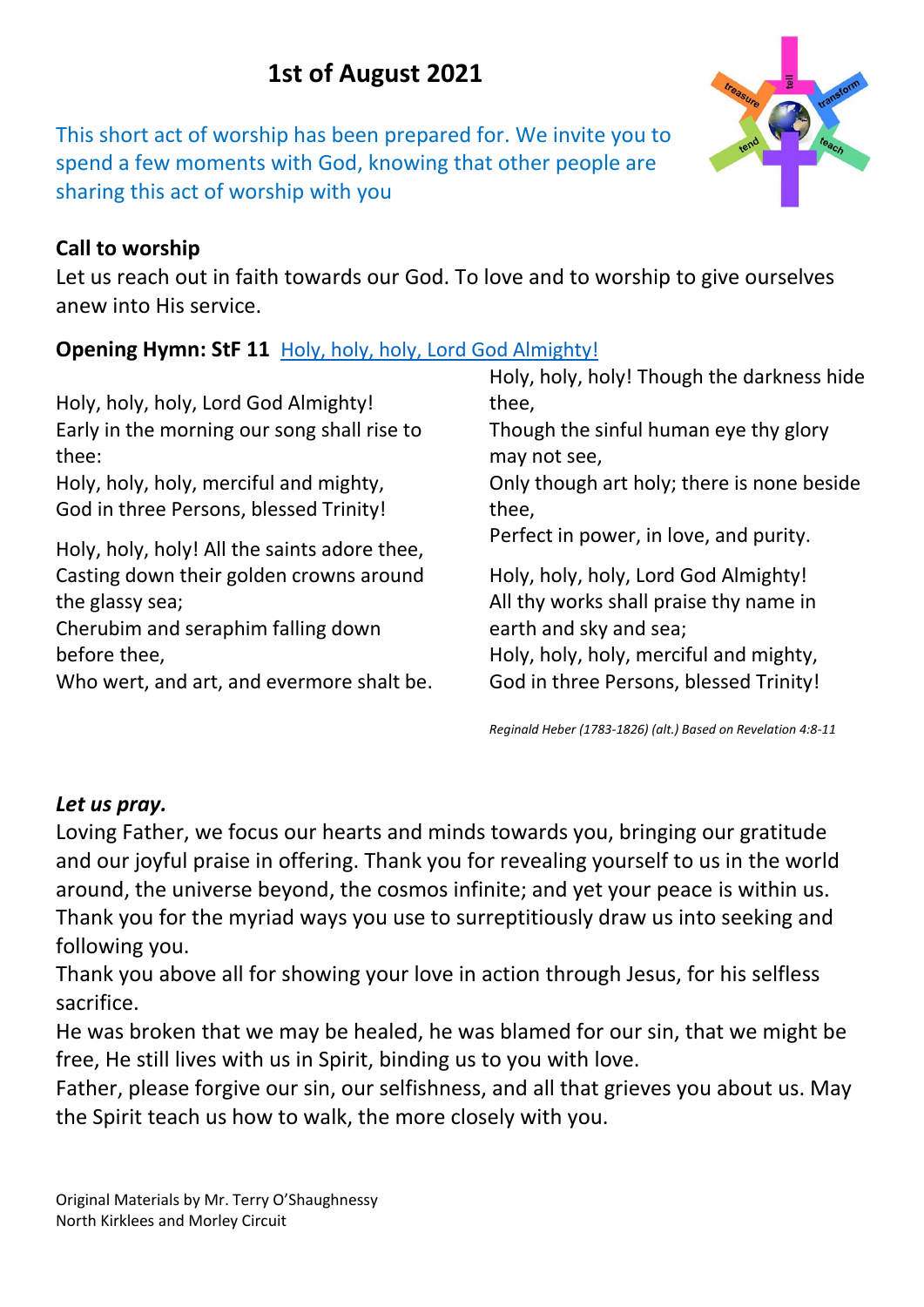May we hear your absolution, within our hearts. All our thanks and gratitude we gladly give.

Almighty Trinity, stay within us, and lead us on the path you would have us tread. In the name of Our Lord, Jesus. Amen.

#### **The Lord's Prayer**

Our Father, who art in heaven, Hallowed be thy name; Thy kingdom come; Thy will be done; On earth as it is in heaven. Give us this day our daily bread. And forgive us our trespasses, As we forgive those who trespass against us. And lead us not into temptation; But deliver us from evil. For thine is the kingdom, the power, and the glory, For ever and ever. Amen

# **Reading from [John](https://www.biblegateway.com/passage/?search=John%206%3A24-35&version=NIV) 6: 24 – 35**

"Give us, this day, our daily bread."

I know a thing or two about bread. Since my wife, Anne was diagnosed a Coeliac, Gluten intolerant. our daily bread supply are two different things entirely. Before the diagnosis, Anne was dying of her condition. The truth is Bread, and the gluten in it were killing her.

Her recovery involved changing to a bread that would heal and restore her. Thank God.

The fan club, which Jesus inadvertently caused, after the five thousand feast, was the last thing he wanted.

He was on a mission to save God's children from sin, loving us all into the Kingdom of Heaven.

Here we have the Gospel equivalent to 'Cupboard love'. Perhaps we and they, were short on spiritual understanding. Too bound up in the material world, seeing the spiritual life as a prospect rather than a reality in truth. We can read our Bibles, over and again, until the 'penny drops,' they had only the teaching of the local Rabbi, and their understanding was hindered by a language with a very limited vocabulary. Little wonder that Jesus' teaching often fell on deaf ears.

When Jesus says, "I am the bread of life", he is talking about eternal life, and the nourishing of our spirits in preparation for it. He is living bread, ready to be sacrificed to nourish us, so that we will live in his kingdom.

Original Materials by Mr. Terry O'Shaughnessy North Kirklees and Morley Circuit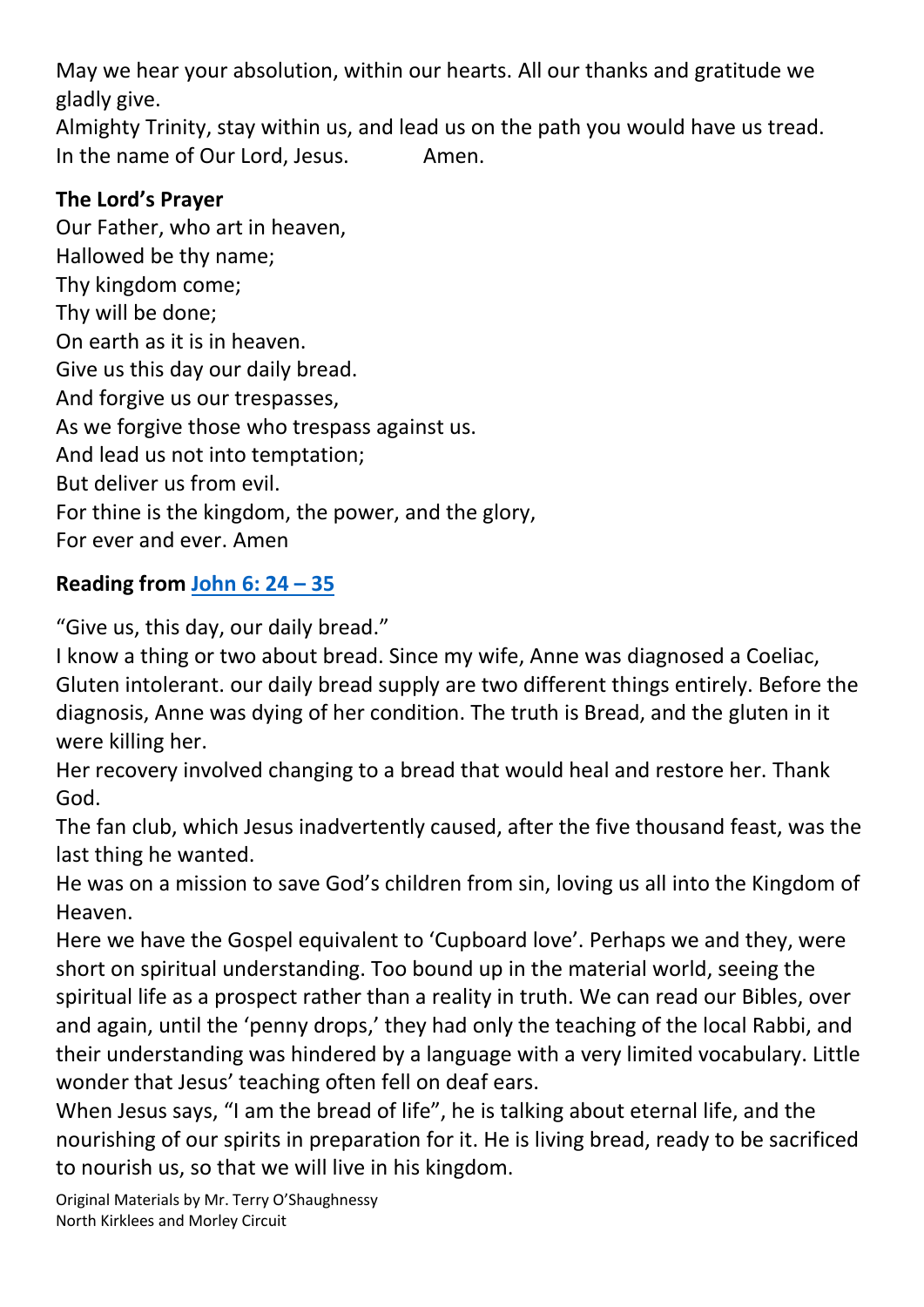Every day in our homes, we carve up a loaf, before eating it, it is sacrificed to nourish us. Sadly, today most of us forget to say grace. We eat without realising what the bread will do for us, not a thought about the 'staff of life', we take it for granted, don't we?

There are many thousands throughout the world today who are going hungry. Too little food, and inferior food at that; and to add to their suffering, this is *normal* to them; Daily.

Through a number of charities, we give to calm our conscience, and pray for God to seal the deal. We console ourselves with the vision of the boy, with five loaves and two fishes, and of Jesus making up the shortfall.

But what is he saying to us when he speaks of, "Going the extra mile"?

Yes, Jesus is the bread of life, we ask him to feed our spirit, daily, and he does. But remember, we are praying not in the singular, but as the family church universal. Our prayer must have *power* to be answered, but it must be offered for all God's children, the believers, and the unaware alike, we must include them too, "Who have not *yet*, their Saviour known".

If you were a top athlete in training, readying yourself for some national event, the food you would eat would be vital in contributing to your build up to readiness. If a slob like me were to eat the same amount, and do nothing much to burn the calories off, it could kill me.

So, if we ask our Father for our daily bread, the nourishment of our souls, and do nothing to share his 'bread' with the hungry, then we are in truth spiritual couch potatoes.

The bread he gives *comes to enable us to do his will,* not to make us fat. To bond us to our Father, in a feasting family fellowship of mutual love.

"Give us, this day, our daily bread." And we will share YOU with all who you 'introduce' to us.

"Feed on him in your hearts, by faith, with thanksgiving, and be truly thankful." Amen.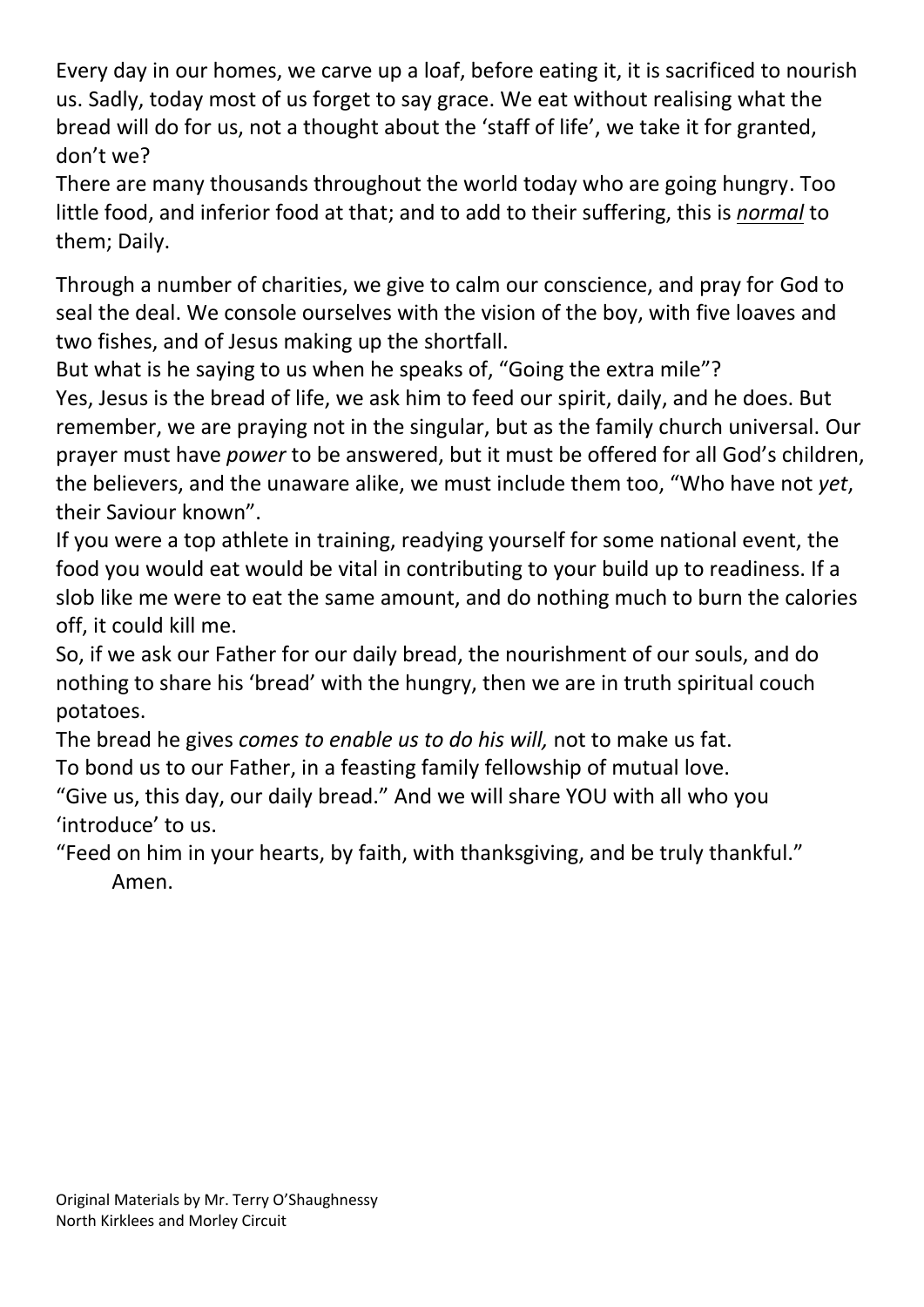#### **Hymn: 157 Stf** [God has spoken-by his prophets](https://www.youtube.com/watch?v=RoPiKqKTmbg)

God has spoken-by his prophets, Spoken his unchanging word; Each from age to age proclaiming God, the one, the righteous Lord. 'Mid the world's despair and turmoil One firm anchor holding fast: God eternal reigns forever, God the first, and God the last.

God has spoken- by Christ Jesus, Christ, the everlasting Son, Brightness of the Father's glory, With the father ever one; Spoken by the Word incarnate,

God from God, ere time was born; Light from Light, to earth descending, Christ revealing God to all.

God is speaking- by the Spirit, Speaking to our hearts again, In the age-long word expounding God's own message, now as then. Through the rise and fall of nations One sure faith is standing fast; God still speaks, the Word unchanging, God the first, and God the last.

*George Wallace Briggs (1875-1959)*

#### **Prayers of Intercession.**

Heavenly Father, we praise you for your intimate involvement in our world, and in our lives. Thank you for the constant harvest you are providing for your children. Please take away from us the self-first attitude we have; may we share your unconditional love with all we meet in need; our food, our money, our medical resources, yes, and our surplus Covid vaccines with the neediest countries, with no strings attached. We ask your nearness, and love for all suffering from Covid, and for those bereaved by it. Help us to support all we hear of who are sick, bereaved, and lonely in our daily prayer. Open our eyes to see what you are calling us to do, enthuse us with you Holy Spirit.

*Let us take time out here to bring our personal prayers to God.*

Thank you for hearing, and in your infinite wisdom, answering our prayers. In Jesus' name. Amen.